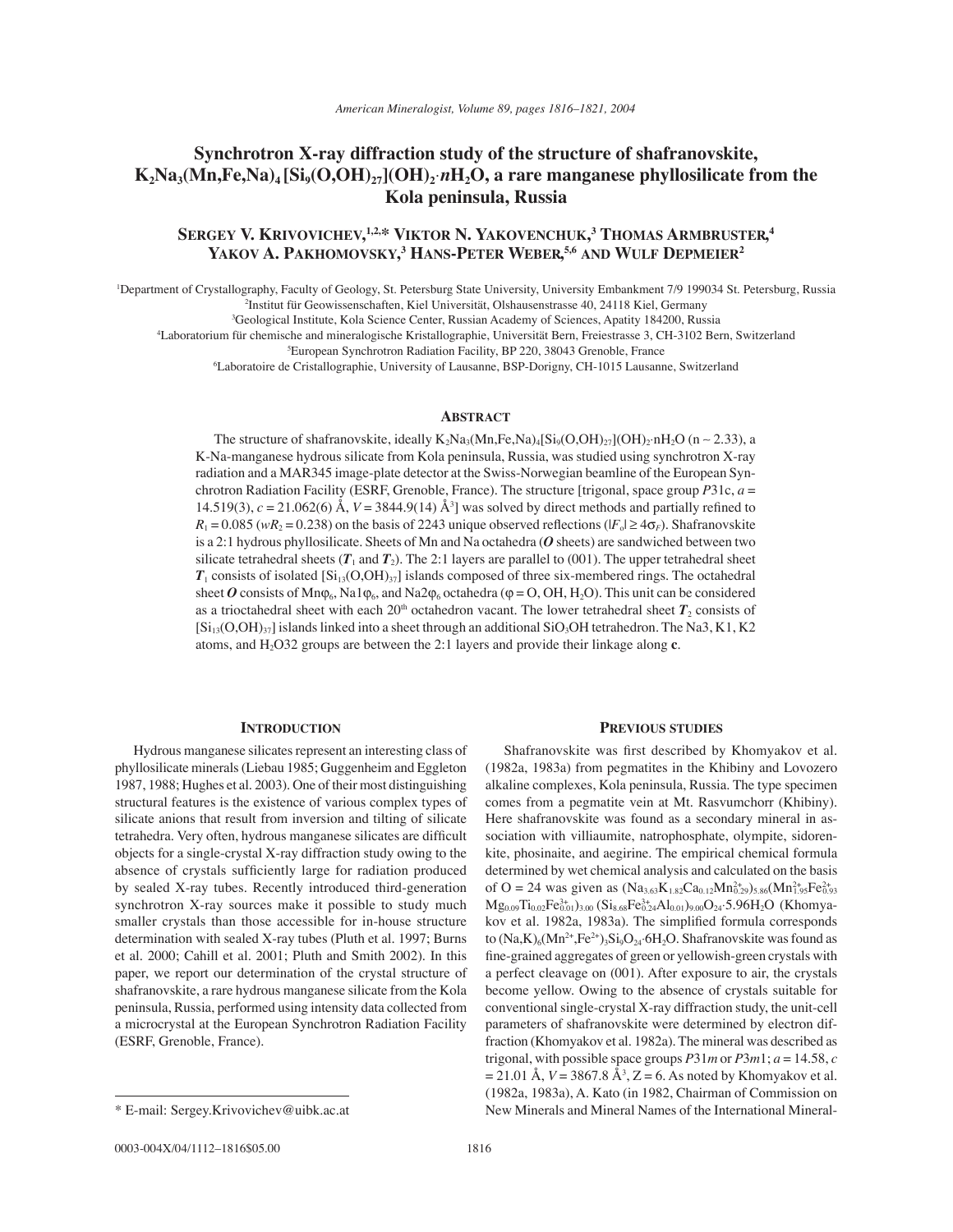ogical Association) suggested that the structure of shafranovskite probably contains nine-membered  $Si<sub>9</sub>O<sub>27</sub>$  silicate rings similar to those observed in the structure of eudialyte.

## **EXPERIMENTAL METHODS**

#### **Single-crystal X-ray diffraction**

The crystals used in this study are from a pegmatite vein at Rasvumchorr Mountain, which is the type locality for this mineral. The sample consists of aggregates of small greenish plates to 0.1 mm in width and to 0.01 mm thick. Several small crystals of shafranovskite obtained after splitting the larger crystals were mounted on glass fibers and placed on a Bruker SMART CCD diffractometer (with a sealed X-ray tube), but none yielded an indexable and tractable diffraction pattern. Subsequently, some of the plates were split into smaller fragments and mounted for synchrotron X-ray diffraction study.

A plate of shafranovskite was mounted on a tapered glass fiber. X-ray diffraction data collection was performed under ambient conditions at the Swiss-Norwegian beamline BM01 of the European Synchrotron Radiation Facility (ESRF, Grenoble, France) with an imaging plate area detector (MAR345;  $2300 \times 2300$ pixels) and a crystal-to-detector distance of 160 mm. Diffraction data were measured using monochromatized radiation ( $\lambda = 0.80000 \text{ Å}$ ) in an oscillation mode by rotating the crystal in ϕ by 2° for 2 min per frame; 100 frames were measured. The diffraction maxima show essential streaking. Reciprocal space reconstruction performed by means of the CrysAlis RED program (Oxford Diffraction 2002) demonstrated that the reflections are diffuse along the  $c^*$  direction (see reconstructed *hk*0 and *h*0*l* reciprocal lattice layers in Fig. 1). The observed character of diffuse reflections indicates that the structure reveals substantial stacking faults parallel to **c**. The unit-cell parameters (Table 1) were refined using 674 reflections. The intensities were integrated and merged with the CrysAlis program (Oxford Diffraction 2002). Lorentz and polarization corrections were applied and absorption effects were corrected using SADABS ( $R_{int}$  = 0.058). The structure was solved and refined using the SHELXS-93 and SHELXL-93 programs. A model for merohedral twinning with the inversion center as the twin law was introduced, which improved the refinement quality. The Si11-OH15 bond length was constrained to be within the usual range of Si-O bond lengths in silicates  $(1.60-1.67 \text{ Å})$ . The H positions



**FIGURE 1.** The *hk*0 (above) and *h*0*l* (below) layers of reciprocal space of shafranovskite reconstructed from diffraction images of shafranovskite collected using a MAR345 image plate and synchrotron X-ray radiation. Note streaking of reflections along the  $c^*$  axis. The streaks at higher *l*and *h*-indices are slightly bent, probably due to the slight curvature of flexible shafranovskite plates.

were not determined. The agreement factor for the final model is  $R_1 = 0.085$  ( $wR_2$ )  $= 0.238$ ) for 2443 unique observed reflections with  $|F_{o}| \geq 4\sigma_F$ . The refinement was not perfect, probably because of the non-perfect quality of the shafranovskite crystal (Fig. 1). Final atomic positional and displacement parameters and selected bond lengths are given in Tables 2 and 3, respectively.

#### **Chemical analysis**

The composition of shafranovskite was determined by wavelength-dispersion spectrometry using a Cameca MS-46 electron microprobe operating at 20 kV and 20 nA. The following standards were used: lorenzenite (Na), diopside  $(Ca, Si)$ , wadeite  $(K)$ , synthetic  $MnCO<sub>3</sub> (Mn)$ , hematite (Fe), diopside  $(Mg)$ , and Al2O3 (Al). The crystals of shafranovskite were unstable under the electron beam and a precise chemical analysis using the electron microprobe is difficult. The average chemical composition of shafranovskite used for the single-crystal study is (wt%): Na<sub>2</sub>O 7.40, SiO<sub>2</sub> 51.58, K<sub>2</sub>O 7.98, CaO 0.20, MnO 17.06, Fe<sub>2</sub>O<sub>3</sub> 4.79, MgO 0.15,  $Al_2O_3$  0.08, subtotal 89.24,  $H_2O_{calc}$  10.76 (calculated by difference), total 100.00. The empirical chemical formula calculated on the basis of  $Si = 9$  is  $(Na_{2.50}K_{1.78})_{\Sigma=4.28}(Mn_{2.52}Fe_{0.63}Ca_{0.04}Mg_{0.04}Al_{0.02})_{\Sigma=3.25}Si_9O_{23.71}\cdot 6.27H_2O.$  This formula is in general agreement with that given by Khomyakov et al. (1982a) on the basis of wet chemical analyses. However, the Na content was determined as 2.50 per formula unit (pfu) instead of the 3.63 given by Khomyakov et al. (1982a). We believe that this difference is caused by loss of Na owing to the electron beam. Results of our structural studies (see below) are more consistent with the higher value than the lower value.

## **RESULTS**

#### **Cation positions and bond-valence analysis**

The structure of shafranovskite contains four Mn positions octahedrally coordinated by O atoms and OH groups. The Mn1 and Mn2 sites are fully occupied by Mn (and probably by Fe) and have average  $|Mn-O|$  bond lengths of 2.17 and 2.13 Å, respectively. In contrast, refinement of the occupancy of the octahedrally coordinated Mn3 and Mn4 sites results in values of 0.80(2) and 0.82(2), respectively. The <Mn-O> bond lengths for these sites are 2.28 and 2.26 Å, respectively, i.e., ∼0.1 Å longer than those for the Mn1 and Mn2 sites. As a possible explanation, we suggest that the Mn3 and Mn4 positions have mixed occupations of Mn and Na; the calculated occupancies are  $Mn_{0.64}Na_{0.36}$ and  $Mn_{0.61}Na_{0.39}$ , respectively.

 There are three symmetry independent Na sites; all are in octahedral coordination with individual Na-O bond lengths in the range of  $2.31-2.77$  Å. Na1 and Na2 are part of the octahedral sheet whereas Na3 represents an interlayer cation site. Two symmetry independent interlayer K positions, K1 and K2, are coordinated by nine and eight anions, respectively. The K2-OH19 bond is rather short  $(2.48 \text{ Å})$  for a K-O bond and this value suggests partial incorporation of Na at the K2 site. Additional evidence for this interpretation comes from the site-occupancy factor of 0.90 for this position.

There are eleven Si sites in the structure. All are tetrahedrally

**TABLE 1.** Crystallographic data and refinement parameters for

|                                 | shafranovskite           |                                   |       |
|---------------------------------|--------------------------|-----------------------------------|-------|
| $a(\AA)$                        | 14.519(3)                | Total Ref.                        | 11152 |
| $c(\AA)$                        | 21.062(6)                | Unique Ref.                       | 2443  |
| $V(\AA^3)$                      | 3844.9(14)               | Unique $ F_{0}  \geq 4\sigma_{F}$ | 2243  |
| Space group                     | P31c                     | $R_1$                             | 0.085 |
| $F_{000}$                       | 3091                     | wR,                               | 0.238 |
| $D_{calc}$ (g/cm <sup>3</sup> ) | 2.83                     |                                   | 1.087 |
| Crystal size (µm)               | $80 \times 80 \times 10$ |                                   |       |

 $Notes: R1 = \sum ||F_{o}|-|F_{c}||/\sum |F_{o}|; WR_{2} = \{\sum [W(F_{o}^{2} - F_{c}^{2})^{2}]/\sum [W(F_{o}^{2})^{2}]\}^{1/2};$ <br> $w = 1/[\sigma^{2}(F_{o}^{2}) + (\text{a}P)^{2} + \text{b}P]$  where  $P = (F_{o}^{2} + 2F_{c}^{2})/3;$ 

 $s = {\sum [w(F_o^2 - F_c^2)]}{/}(n - p)^{1/2}$  where *n* is the number of reflections and *p* is the number of refined parameters.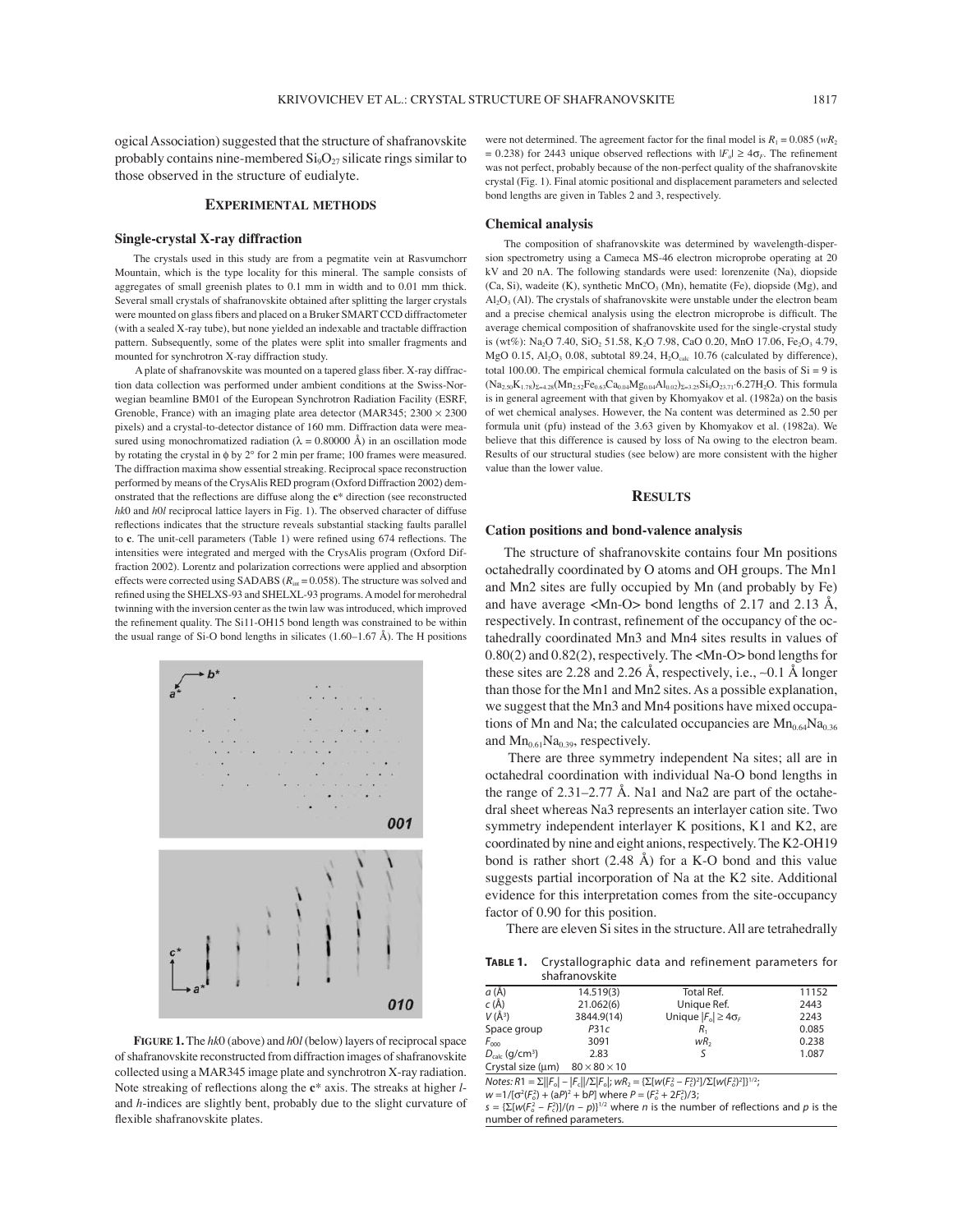coordinated by either O atoms or OH groups. The Si-O bond lengths are within the range of  $1.53-1.67$  Å.

 Bond-valence sums (BVS) for atomic positions calculated using bond-valence parameters for  $Mn^{2+}$ -O,  $Si^{4+}$ -O, Na<sup>+</sup>-O, and K+ -O taken from Brown and Altermatt (1985) are given in Table 2. The BVSs for the Mn1 and Mn2 sites are 2.19 and 2.45 valence units (v.u.) and this is probably an indication that these sites may accommodate both  $Mn^{2+}$  and  $Mn^{3+}$  cations. Anion positions with BVS < 0.40 v.u., <1.50 v.u., and >1.70 v.u. were assigned to  $H_2O$ molecules, OH groups, and O atoms, respectively. However, note that the contributions of H bonds were not included into the calculation. Thus, the assignment of some anions to OH positions are tentative. In particular, the BVSs for the OH10,

**TABLE 2.** Atomic coordinates, isotropic displacement parameters (Å2 ), and bond-valence sums\* (BVS, valence units) for shafranovskite

| Atom                   | Occupancy | Χ                        | у                         | Z                      | $U_{eq}$             | <b>BVS</b>   |
|------------------------|-----------|--------------------------|---------------------------|------------------------|----------------------|--------------|
| Na1                    | 1         | 0.0681(6)                | 0.5602(5)                 | 0.7052(4)              | 0.043(4)             | 1.06         |
| Na2                    | 1         | 0.2252(5)                | 0.8230(5)                 | 0.7248(3)              | 0.043(4)             | 1.16         |
| Na3                    | 1         | 0.9206(9)                | 0.4395(9)                 | 0.4498(5)              | 0.096(7)             | 0.93         |
| K1                     | 1         | 0.1909(5)                | 0.7494(4)                 | 0.4561(3)              | 0.081(4)             | 0.82         |
| K <sub>2</sub>         | 0.90      | 0.1464(5)                | 0.9166(5)                 | 0.9865(2)              | 0.068(3)             | 1.32         |
| Mn1                    | 1         | 0.9629(2)                | 0.7169(2)                 | 0.71758(11)            | 0.033(2)             | 2.19         |
| Mn <sub>2</sub>        | 1         | 0.9150(2)                | 0.2978(2)                 | 0.71055(11)            | 0.030(2)             | 2.45         |
| Mn3                    | 0.82(2)   | 0.8563(3)                | 0.8767(3)                 | 0.7376(2)              | 0.041(2)             | 1.59         |
| Mn4                    | 0.80(2)   | 0.8092(2)                | 0.4569(2)                 | 0.69027(13)            | 0.028(2)             | 1.72         |
| Si1                    | 1         | 0.9527(4)                | 0.6271(4)                 | 0.5734(2)              | 0.0353(14)           | 4.17         |
| Si <sub>2</sub>        | 1         | 0                        | 0                         | 0.6080(4)              | 0.033(2)             | 4.11         |
| Si3                    | 1         | 0.9511(5)                | 0.8083(5)                 | 0.8625(3)              | 0.051(2)             | 4.10         |
| Si4                    | 1         | 0.0546(4)                | 0.6703(4)                 | 0.8464(2)              | 0.0411(15)           | 4.33         |
| Si5                    | 1         | 0.0996(4)                | 0.8621(4)                 | 0.5978(2)              | 0.0353(14)           | 3.89         |
| Si6                    | 1         | 0.7082(4)                | 0.5229(4)                 | 0.5676(2)              | 0.0353(13)           | 4.33         |
| Si7                    | 1         | 0.9916(4)                | 0.2923(4)                 | 0.8547(2)              | 0.043(2)             | 4.08         |
| Si <sub>8</sub>        | 1         | 0.8978(4)                | 0.4320(4)                 | 0.8288(2)              | 0.0393(15)           | 4.15         |
| Si9                    | 1         | 0.0563(4)                | 0.3964(4)                 | 0.5849(2)              | 0.0343(13)           | 4.09         |
| Si10                   | 1         | 2/3                      | 1/3                       | 0.8197(4)              | 0.038(2)             | 4.18         |
| Si11<br>O <sub>1</sub> | 0.72(5)   | 2/3                      | 1/3                       | 0.4923(6)              | 0.035(6)             | 4.45         |
| O2                     | 1<br>1    | $0.0964(10)$ $0.8446(9)$ | 0.9496(10) 0.6004(10)     | 0.6737(6)              | 0.041(3)             | 1.97         |
| O <sub>3</sub>         | 1         |                          | $0.0464(10)$ $0.3989(10)$ | 0.6452(6)<br>0.6572(6) | 0.043(3)             | 1.96<br>2.13 |
| OH <sub>4</sub>        | 1         |                          | $0.8408(11)$ $0.7411(11)$ | 0.6739(6)              | 0.044(3)<br>0.051(3) | 1.08         |
| O <sub>5</sub>         | 1         | $0.8824(10)$ $0.9240(9)$ |                           | 0.5775(5)              | 0.033(3)             | 2.07         |
| O <sub>6</sub>         | 1         |                          | 0.6627(11) 0.6002(10)     | 0.5506(6)              | 0.050(3)             | 2.19         |
| OH <sub>7</sub>        | 1         |                          | 0.8156(10) 0.5869(10)     | 0.7518(6)              | 0.043(3)             | 1.11         |
| OH <sub>8</sub>        | 1         |                          | 0.1314(12) 0.5110(13)     | 0.5521(6)              | 0.060(4)             | 1.08         |
| O <sub>9</sub>         | 1         | 0.2125(9)                | 0.8924(9)                 | 0.5651(5)              | 0.037(3)             | 2.05         |
| <b>OH10</b>            | 1         |                          | $0.0893(14)$ $0.3668(13)$ | 0.8974(8)              | 0.075(4)             | 1.46         |
| O11                    | 1         |                          | 0.0655(10) 0.6929(10)     | 0.7722(5)              | 0.039(3)             | 2.02         |
| O12                    | 1         |                          | 0.7980(13) 0.3095(12)     | 0.6395(8)              | 0.067(4)             | 1.91         |
| O13                    | 1         |                          | $0.8262(13)$ $0.7504(12)$ | 0.8825(6)              | 0.060(4)             | 2.20         |
| OH14                   | 1         |                          | 0.1570(12) 0.7087(12)     | 0.8844(7)              | 0.065(4)             | 1.36         |
| <b>OH15</b>            | 0.72(5)   | 2/3                      | 1/3                       | 0.4164(9)              | 0.055(11)            | 1.07         |
| O <sub>16</sub>        | 1         |                          | 0.9745(14) 0.8456(14)     | 0.7891(8)              | 0.068(4)             | 1.75         |
| O17                    | 1         |                          | $0.7149(9)$ $0.7277(11)$  | 0.7802(5)              | 0.044(3)             | 1.92         |
| O18                    | 1         | 0                        | 0                         | 0.6826(9)              | 0.041(5)             | 1.97         |
| OH19                   | 1         |                          | $0.0100(13)$ $0.9045(14)$ | 0.9110(7)              | 0.069(4)             | 1.49         |
| OH <sub>20</sub>       | 1         |                          | $0.0076(10)$ $0.5850(11)$ | 0.5232(5)              | 0.045(3)             | 1.34         |
| 021                    | 1         |                          | $0.0892(11)$ $0.4307(11)$ | 0.3646(6)              | 0.046(3)             | 2.05         |
| O22                    | 1         |                          | 0.6471(10) 0.4233(12)     | 0.5196(6)              | 0.048(3)             | 2.37         |
| O <sub>2</sub> 3       | 1         |                          | 0.9856(11) 0.7203(11)     | 0.8785(7)              | 0.059(4)             | 2.05         |
| 024                    | 1         |                          | $0.7546(11)$ $0.1695(11)$ | 0.5481(6)              | 0.046(3)             | 2.17         |
| H <sub>2</sub> O25     | 1         |                          | $0.4569(15)$ $0.7811(14)$ | 0.6385(9)              | 0.086(5)             | 0.25         |
| O26                    | 1         |                          | $0.0096(10)$ $0.7536(10)$ | 0.5616(5)              | 0.040(3)             | 2.11         |
| 027                    | 1         | 2/3                      | 1/3                       | 0.7425(9)              | 0.044(6)             | 1.88         |
| O <sub>28</sub>        | 1         | $0.9087(10)$ $0.4267(9)$ |                           | 0.7557(6)              | 0.040(3)             | 2.15         |
| O29                    | 1         |                          | 0.9853(10) 0.5450(11)     | 0.8638(5)              | 0.045(3)             | 2.15         |
| H <sub>2</sub> O30     | 1         |                          | 0.3500(15) 0.7967(14)     | 0.7853(9)              | 0.080(5)             | 0.31         |
| O31                    | 1         |                          | 0.7811(11) 0.4129(12)     | 0.8491(6)              | 0.049(3)             | 2.15         |
| H <sub>2</sub> O32     | 1         | 1/3                      | 2/3                       | 0.4932(30)             | 0.174(51)            | 0.10         |

Note:  $U_{eq}$  is defined as one third of the trace of the orthogonalized  $U_{ij}$  tensor.  $\epsilon$  Calculated using bond-valence parameters for the Mn<sup>2+</sup>-O, Si<sup>4+</sup>-O, Na<sup>+</sup>-O, and K+-O bonds from Brown and Altermatt (1985).

OH14, OH19, and OH20 sites are in the range of  $1.34-1.49$  v.u. To achieve a charge-balanced chemical formula (see below), partial occupation of these sites by OH and O is required. Thus, occupations of the OH10 and OH19 sites (BVS = 1.46 and 1.49 v.u., respectively) were chosen as  $(OH)_{0.600}O_{0.400}$ , whereas occupations of the OH14 and OH20 sites (BVS =  $1.36$  and  $1.34$ ) v.u., respectively) were chosen to be  $(OH)_{0.798}O_{0.202}$ .

#### **Structure description**

The structure of shafranovskite is shown in Figure 2. The structure is based upon sheets of Mn and Na octahedra sandwiched between two silicate sheets. Thus, shafranovskite is a 2:1 hydrous phyllosilicate. The 2:1 octahedral-tetrahedral layers are parallel to the (001) plane. Projections of the tetrahedral and octahedral sheets along **c** are shown in Figure 3.

The upper tetrahedral sheet  $T_1$  (Fig. 3a) consists of isolated  $[Si_{13}O_{28}(OH)_9]^{13}$  groups (Fig. 4a). The  $[Si_{13}O_{28}(OH)_9]^{13}$  group consists of three six-membered rings with point symmetry 3. The  $Si10O<sub>4</sub>$  tetrahedron is at the center of the group, the  $Si8O<sub>4</sub>$  tetrahedra are shared between two adjacent rings, and the  $Si3O<sub>3</sub>OH$ ,  $Si4O<sub>3</sub>OH$ , and  $Si7O<sub>3</sub>OH$  tetrahedra are on the periphery of the rings. The  $[Si_{13}O_{28}(OH)_9]^{13}$  groups are islands of the ideal  $Si_2O_5$ tetrahedral sheets as observed in micas. The octahedral sheet *O* (Fig. 3b) consists of Mn $\varphi_6$ , Na1 $\varphi_6$ , and Na2 $\varphi_6$  octahedra ( $\varphi$  = O, OH, H<sub>2</sub>O). This sheet is a trioctahedral sheet with each  $20<sup>th</sup>$ octahedron vacant. The ratio of Mn- to Na-centered octahedra is 13:6. The lower tetrahedral sheet  $T_2$  (Fig. 3c) consists of  $[Si_{13}O_{31}(OH)_{6}]^{16}$  islands similar to those observed in the  $T_1$ sheet (Fig. 4b). The central  $Si2O<sub>4</sub>$  and  $Si5O<sub>4</sub>$  tetrahedra are shared between two adjacent rings, whereas  $Si9O<sub>3</sub>OH$ ,  $Si6O<sub>4</sub>$ , and  $Si1O<sub>3</sub>OH$  are peripheral. In contrast to the  $T<sub>1</sub>$  sheet, the tetrahedral islands are not completely isolated but are linked into the sheet through the additional  $Si11O<sub>3</sub>OH$  tetrahedron (Fig. 3c). The Si11 atom in this tetrahedron and its non-shared OH15 corner have a site-occupancy factor of 0.72(5). Existence of the  $Si11O<sub>3</sub>OH$  tetrahedron accounts for the non-centrosymmetricity of the structure of shafranovskite (space group *P*31*c*).

The 2:1 layers in shafranovskite are undulating (Fig. 2). The Na3, K1, K2, and  $H<sub>2</sub>O32$  groups are between the 2:1 layers and provide their linkage along **c**.



**FIGURE 2.** The structure of shafranovskite projected along [110]. The structure consists of 2:1 tetrahedral-octahedral layers composed of two tetrahedral  $(T_1$  and  $T_2$ ) and one octahedral  $(0)$  sheets.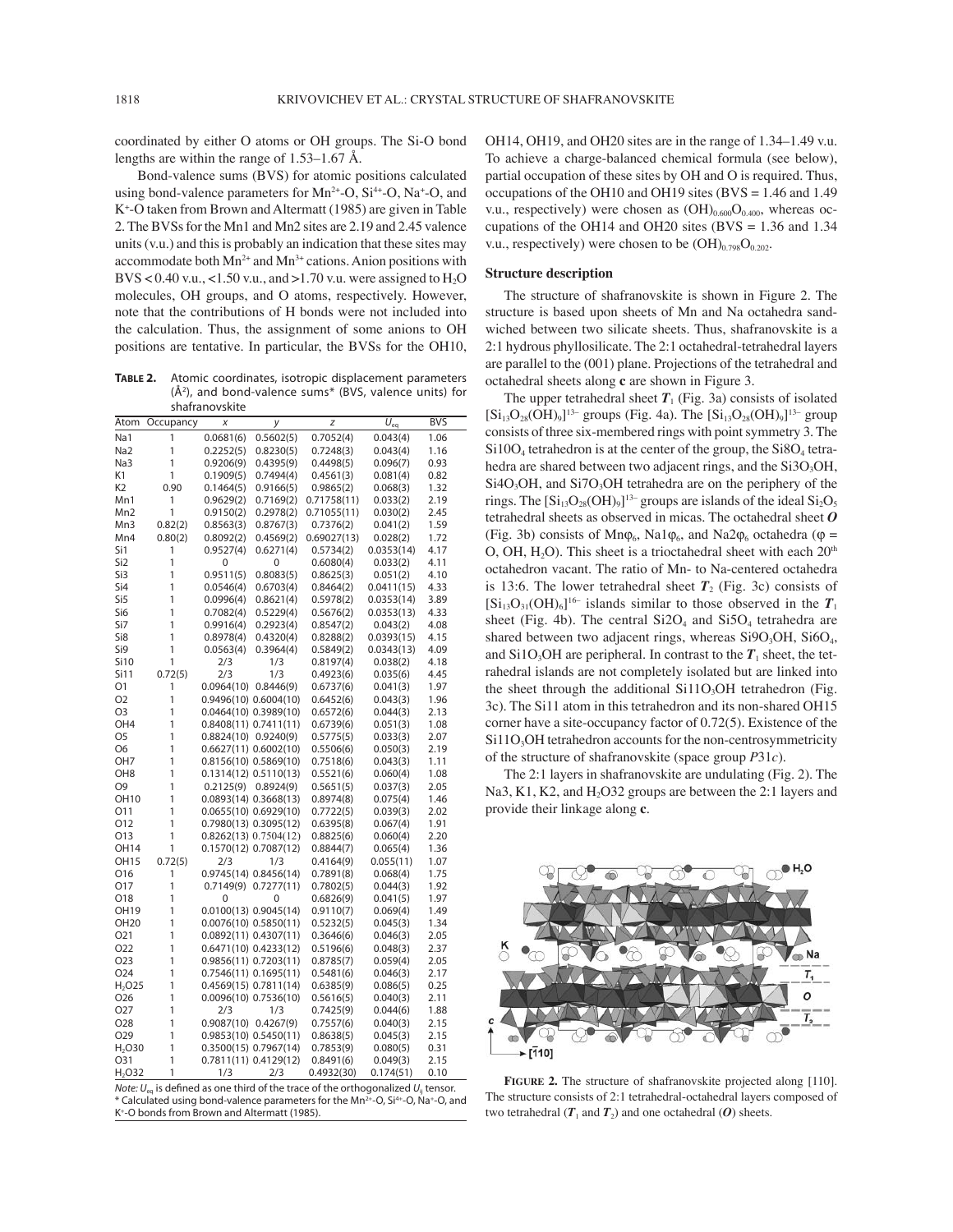#### **Interrelations of silicate anions**

 Kato (1980) described the structure of ganophyllite,  $(K,Na,Ca)_{6}(Mg,Fe,Mn)_{24}(Si,Al)_{40}(O,OH)_{120}$ , as being based upon layers consisting of a continuous octahedral sheet and opposing triple-wide silicate tetrahedral chains. However, Eggleton and Guggenheim (1986) demonstrated that the opposing chains are linked by additional disordered tetrahedra that were "missed" in the original study. Thus, we took special care to check for the possible presence of "missing" silicate tetrahedra that may provide linkage of opposing silicate anions. We are confident that, in our crystal, no additional tetrahedral sites are present for the following reasons: (1) no such sites were found during inspection of the first hundred strongest peaks in the Fourier difference electron density map; the largest peak in the Fourier map was  $0.83$  e/ $\AA$ <sup>3</sup> located 1.27  $\AA$  from the Mn3 position; (2) the distance between opposing silicate anions in shafranovskite (measured as a distance between planes of bridging O atoms) is about 4 Å, whereas the corresponding distances in ganophyllite (Eggleton and Guggenheim 1986; Noe and Veblen 1999) are in the range of 5 to 6 Å (Figs. 5a and 5b); (3) the  $Si11(O,OH)<sub>4</sub>$ tetrahedron of the  $T_2$  sheet points into free space in the  $T_1$  sheet (Fig. 5c). Thus, the structure of shafranovskite simply possesses no space for additional silicate tetrahedra.

## **Crystal chemical formula and charge-balance mechanism**

 Taking all anion positions as they are assigned from the bondvalence analysis, the crystal chemical formula of shafranovskite is written as  $K_{5,70}Na_9(Mn_{3,25}Na_{0,75})$  [Si<sub>13</sub>O<sub>31.006</sub>(OH)<sub>5.994</sub>][Si<sub>13.72</sub>]  $O_{31.604}(OH)_{6.116}[(OH)_{6}.7H_2O$ . This formula gives 3.75 Na per 9 Si in shafranovskite and is in agreement with the results obtained by wet chemical analysis (Khomyakov et al. 1982a). The formula supports our conclusion that Na loss occurred during electronmicroprobe analysis.

Taking into account all structural information, the simplified formula of shafranovskite is  $K_2Na_3(Mn,Fe,Na)_4[Si_9(O,OH)_{27}]$ (O H)2⋅*n*H2O (*n* ∼ 2.33).

#### **DISCUSSION**

 Khomyakov et al. (1982a, 1983a) and Korovushkin et al. (1987) described an Fe-dominant analogue of shafranovskite which has not been approved as an independent mineral species. Khomyakov et al. (1982a) demonstrated that  $K^+$  and  $Na^+$  cations are easily exchanged in aqueous solutions with the formation of a decationated hydrated and oxidized variety of shafranovskite, with hypothetical formula of  $H_6(Na,K)_{3}(Mn^{2+},Mn^{4+},Fe^{3+})_{3}Si_9$  $O_{27} \cdot nH_2O$ . On the basis of these experiments, Khomyakov et al. (1982a) suggested the possible existence of decationated



**FIGURE 3.** View of the tetrahedral and octahedral sheets down **c**. The unit cell is shown to indicate proper orientation of the sheets. Legend for (**b**): Mn octahedra = dark, Na  $octahedra = light.$ 

**FIGURE 4.** Ball-and-stick models of the tetrahedral islands consisting of 13 SiO4 tetrahedra. (a) and (b) are islands from the  $T_1$ and  $T_2$  tetrahedral sheets, respectively. Si-O-Si angles are given for comparison of the structural geometry of the islands.

**FIGURE 5.** Relationships of opposing silicate anions in ganophyllite (**a**) and shafranovskite (**b**) showing difference in the intersheet distances and the relationships of the  $T_1$  (dark) and  $T_2$  (light) sheets of silicate tetrahedra in shafranovskite. Note that the Si11(O,OH)<sub>4</sub> tetrahedron of the  $T_2$ sheet points into free space within the  $T_1$  sheet.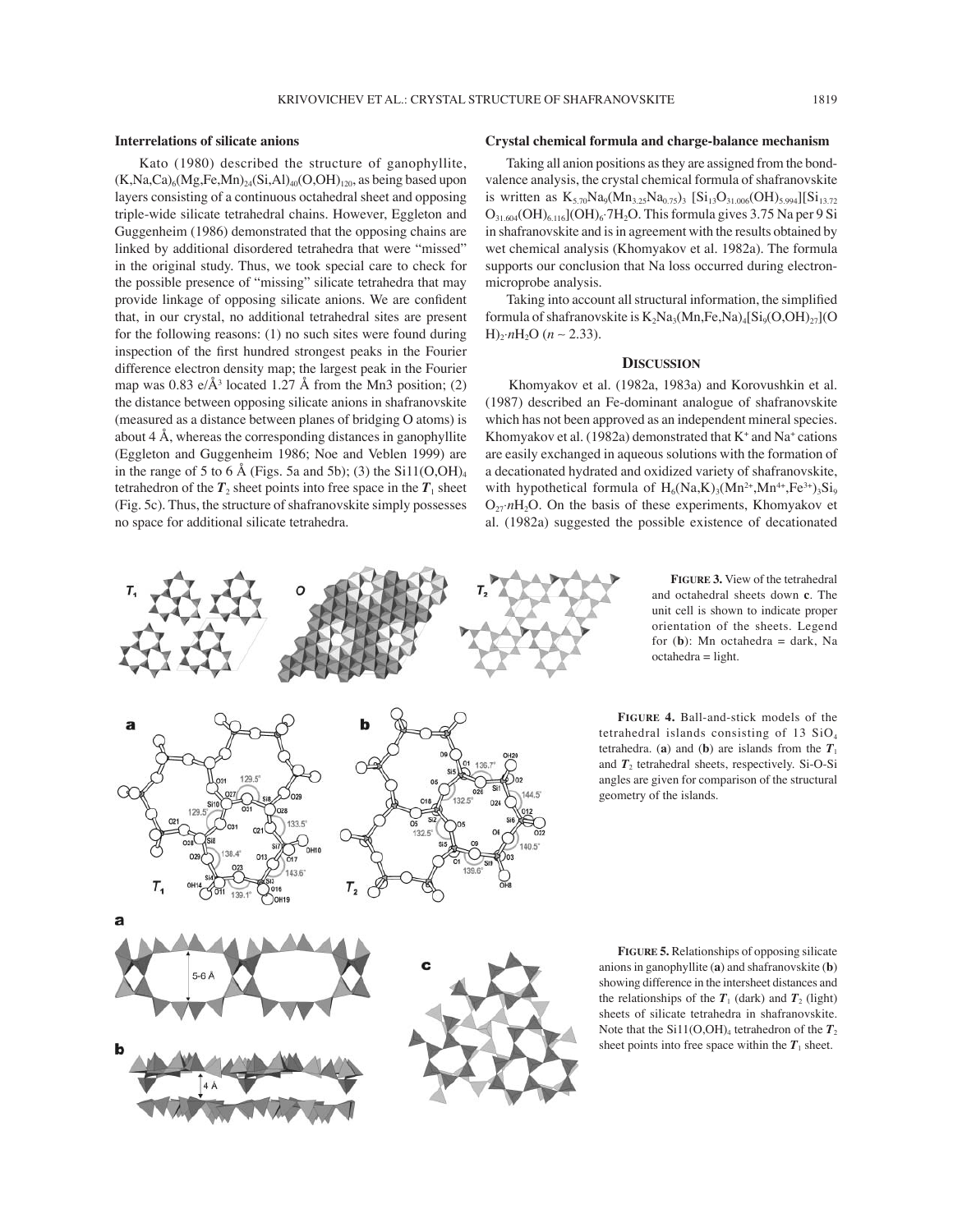**TABLE 3.** Selected bond lengths (Å) in the structure of shafranovskite

| Mn1-011                                  | 2.05(1)   | Si8-O28                | 1.55(1)            |
|------------------------------------------|-----------|------------------------|--------------------|
| Mn1-01                                   | 2.11(1)   | Si8-O21                | 1.61(2)            |
| Mn1-OH7                                  | 2.15(1)   | Si8-031                | 1.63(2)            |
| Mn1-OH4                                  | 2.18(1)   | Si8-O29                | 1.66(1)            |
| Mn1-O2                                   | 2.21(1)   | $<$ Si8-O $>$          | 1.61               |
| Mn1-016                                  | 2.34(2)   |                        |                    |
| $<$ Mn1- $\varphi$ >                     | 2.17      | Si9-O3                 | 1.53(1)            |
|                                          |           | Si9-OH8                | 1.62(2)            |
| Mn2-OH4                                  | 2.06(1)   | Si9-O6                 | 1.66(2)            |
| Mn2-O3                                   | 2.06(1)   | Si9-O9                 | 1.67(1)            |
| Mn2-OH7                                  | 2.09(1)   | $<$ Si9- $\varphi$ >   | 1.62               |
| Mn2-017                                  | 2.11(1)   |                        |                    |
| Mn2-O28                                  | 2.14(1)   | Si10-O31               | $1.60(1) 3 \times$ |
| Mn2-012                                  | 2.33(2)   | Si10-O27               | 1.63(2)            |
| $Mn2-\varphi$                            | 2.13      | $<$ Si10-O $>$         | 1.61               |
|                                          |           |                        |                    |
| Mn3-01                                   | 2.25(1)   | Si11-O22               | $1.58(2) 3 \times$ |
| Mn3-016                                  | 2.26(2)   | Si11-OH15              | 1.60(2)            |
| Mn3-018                                  | 2.27(1)   | $<$ Si11- $\varphi$ >  | 1.59               |
| Mn3-017                                  | 2.29(1)   |                        |                    |
| Mn3-OH4                                  | 2.30(1)   | Na1-011                | 2.40(1)            |
| Mn3-016                                  | 2.33(2)   | Na1-O28                | 2.40(1)            |
| $<$ Mn3- $\varphi$ >                     | 2.28      | Na1-O3                 | 2.42(1)            |
|                                          |           | Na1-O2                 | 2.43(1)            |
| Mn4-028                                  | 2.19(1)   | Na1-H <sub>2</sub> O25 | 2.43(2)            |
| Mn4-027                                  | 2.24(1)   | Na1-H <sub>2</sub> O30 | 2.63(2)            |
| Mn4-OH7                                  | 2.25(1)   | $<$ Na1- $\varphi$ >   | 2.45               |
| Mn4-012                                  | 2.26(2)   |                        |                    |
| Mn4-O2                                   | 2.27(1)   | Na2-O1                 | 2.31(1)            |
| Mn4-012                                  | 2.32(2)   | Na2-O3                 | 2.35(1)            |
| $<$ Mn4- $\varphi$ >                     | 2.26      | Na2-O11                | 2.36(1)            |
|                                          |           | Na2-H <sub>2</sub> O30 | 2.40(2)            |
| Si1-O2                                   | 1.56(1)   | Na2-017                | 2.43(1)            |
| Si1-O26                                  | 1.61(1)   | Na2-H <sub>2</sub> O25 | 2.77(2)            |
| Si1-OH20                                 | 1.62(1)   | $<$ Na2- $\varphi$ >   | 2.44               |
| Si1-O24                                  | 1.65(2)   |                        |                    |
| $<$ Si1- $\varphi$ >                     | 1.61      | Na3-O22                | 2.35(2)            |
|                                          |           | Na3-OH20               | 2.40(2)            |
| Si2-O18                                  | 1.57(2)   | Na3-O29                | 2.41(2)            |
| Si2-O5                                   | 1.63(1)3x | Na3-OH10               | 2.54(2)            |
| $<$ Si2-O $>$                            | 1.62      | Na3-O6                 | 2.67(2)            |
|                                          |           | Na3-OH14               | 2.77(2)            |
| Si3-OH19                                 | 1.59(2)   | $<$ Na3- $\varphi$ >   | 2.52               |
| Si3-O16                                  | 1.62(2)   |                        |                    |
| Si3-O23                                  | 1.62(2)   | K1-OH20                | 2.90(1)            |
| Si3-O13                                  | 1.63(2)   | K1-O23                 | 2.96(2)            |
| $<$ Si3- $\varphi$ >                     | 1.62      | K1-031                 | 2.97(1)            |
|                                          |           | K1-O21                 | 2.98(2)            |
| Si4-OH14                                 | 1.53(2)   | K1-H <sub>2</sub> O32  | 2.97(2)            |
| Si4-011                                  | 1.59(1)   | K1-O9                  | 3.01(1)            |
| Si4-O29                                  | 1.62(2)   | K1-O13                 | 3.09(2)            |
| Si4-O23                                  | 1.65(2)   | K1-OH8                 | 3.14(2)            |
| $<$ Si4- $\varphi$ >                     | 1.60      | K1-O29                 | 3.30(1)            |
|                                          |           | $<$ K1- $\varphi$ >    | 3.04               |
| Si5-01                                   | 1.62(1)   |                        |                    |
| Si5-O9                                   | 1.62(1)   | K2-OH19                | 2.48(2)            |
| Si5-O26                                  | 1.65(1)   | K2-OH10                | 2.70(2)            |
| Si5-O5                                   | 1.65(1)   | K2-O5                  | 2.81(1)            |
| $<$ Si5-O $>$                            | 1.64      | K2-O24                 | 2.85(2)            |
|                                          |           | K2-O26                 | 2.87(1)            |
| Si6-012                                  | 1.57(2)   | K2-O6                  | 2.96(1)            |
| Si6-O24                                  | 1.59(2)   | K2-013                 | 2.99(2)            |
| Si6-O6                                   | 1.60(2)   | K2-O9                  | 3.13(1)            |
| Si6-O22                                  | 1.62(2)   | $<$ K2- $\varphi$ >    | 2.85               |
| $<$ Si6-O $>$                            | 1.60      |                        |                    |
|                                          |           |                        |                    |
| Si7-OH10                                 | 1.59(2)   |                        |                    |
| Si7-013                                  | 1.61(2)   |                        |                    |
| Si7-017                                  | 1.61(1)   |                        |                    |
| Si7-O21                                  | 1.66(2)   |                        |                    |
| $<$ Si7- $\varphi$ >                     | 1.62      |                        |                    |
| $*$ $\varphi$ = O, OH, H <sub>2</sub> O. |           |                        |                    |
|                                          |           |                        |                    |

shafranovskite in nature. Based on the structural data reported here, only the interlayer K sites and Na3 site may be replaced by other cations. Na1 and Na2 cations belong to the octahedral

sheet and will not exchange. Thus, the formula of shafranovskite may also be written as  $M_3$ {Na(Mn,Fe,Na)<sub>4</sub>[Si<sub>9</sub>(O,OH)<sub>27</sub>](OH)<sub>2</sub> (H2O)2}⋅*m*H2O, where *M* is an exchangeable cation, and the part in brackets is the composition of the 2:1 layer. The observed streaking of diffraction maxima (Fig. 1) is consistent with the layered character of the structure of shafranovskite and the observed disorder of the Si11 site.

 Our study shows that the structure of shafranovskite contains complex islands composed of three hexagonal silicate rings. These islands are either linked to each other or they are isolated. Both types of silicate anions are heretofore unknown in minerals or inorganic compounds. However, the formation of island structures in 2:1 hydrous phyllosilicates was previously discussed by Guggenheim and Eggleton (1987, 1988). Among manganese hydrous phyllosilicates, the structures of greenalite and caryopilite, both 1:1 phyllosilicates, are the most closely related to that of shafranovskite, with islands similar to those observed in shafranovskite (Guggenheim and Eggleton 1998). However, in contrast to shafranovskite, adjacent islands are inverted and are linked by four- or five-membered rings. The arrangement of the islands is not ordered and can only be deciphered using high-resolution transmission electron microscopy (Guggenheim and Eggleton 1998). In contrast, the tetrahedral arrangements in shafranovskite are ordered and can be resolved by single-crystal X-ray diffraction methods.

 Khomyakov et al. (1982b, 1983b) described another manganese phyllosilicate, zakharovite, ideally  $\text{Na}_4\text{Mn}_5^2 \cdot \text{Si}_{10}\text{O}_{24}(\text{OH})_6 \cdot 6$ H<sub>2</sub>O, from the Lovozero and Khibiny alkaline massifs, Kola peninsula, Russia. Later, Horváth et al. (1998) found zakharovite in the Saint-Amable sill, near Varennes, and at Mont Saint-Hillaire, QuÈbec, Canada. Khomyakov et al. (1982b) determined zakharovite to be trigonal, possible space groups *P*31*m* or *P*3*m*1, *a* = 14.58, *c* = 37.71 Å. Note that the *a* parameters of shafranovskite  $(14.519 \text{ Å})$  and zakharovite  $(14.58 \text{ Å})$  are similar, whereas the *c* parameters are different (21.062 and 37.71 Å, respectively). Both minerals have similar symmetry and perhaps their structures are related. However, the structure of zakharovite awaits detailed structural characterization.

#### **ACKNOWLEDGMENTS**

We thank S. Guggenheim and G. Ferraris for insightful reviews of the manuscript. S.V.K. thanks the Alexander von Humboldt Foundation for a European Research Fellowship and the Swiss National Foundation for support during his stay at Bern (Grant 20-65084.01 to T.A., Crystal Chemistry of Minerals).

#### **REFERENCES CITED**

- Brown, I.D. and Altermatt, D. (1985) Bond-valence parameters obtained from a systematic analysis of the Inorganic Crystal Structure Database. Acta Crystallographica, B41, 244-247.
- Burns, P.C., Pluth, J.J., Smith, J.V., Eng, P., Steele, I.M., and Housley, R.M. (2000) Quetzalcoatlite: a new octahedral-tetrahedral structure from a  $2 \times 2 \times 40$   $\mu$ m<sup>3</sup> crystal at the Advanced Photon Source-GSE-CARS facility. American Mineralogist, 85, 604-607.
- Cahill, C.L., Krivovichev, S.V., Burns, P.C., Bekenova, G.K., and Shabanova, T.A. (2001) The crystal structure of mitryaevaite,  $Al_5(PO_4)_2\{(P,S)O_3(O,OH)\}\_2F_2(O)$ H)<sub>2</sub>(H<sub>2</sub>O)<sub>8</sub>]6.56H<sub>2</sub>O, determined from microcrystal by means of synchrotron radiation. Canadian Mineralogist, 39, 179-186.
- Eggleton, R.A. and Guggenhein, S. (1986) A re-examination of the structure of ganophyllite. Mineralogical Magazine, 50, 307-315.
- Guggenheim, S. and Eggleton, R.A. (1987) Modulated 2:1 layer silicates: review, systematics, and predictions. American Mineralogist, 72, 724-738.
- $-$  (1988) Crystal chemistry, classification and identification of modulated layer silicates. In S.W. Bailey, Ed., Hydrous Phyllosilicates (Exclusive of Micas), 19, 675-725. Reviews in Mineralogy, Mineralogical Society of